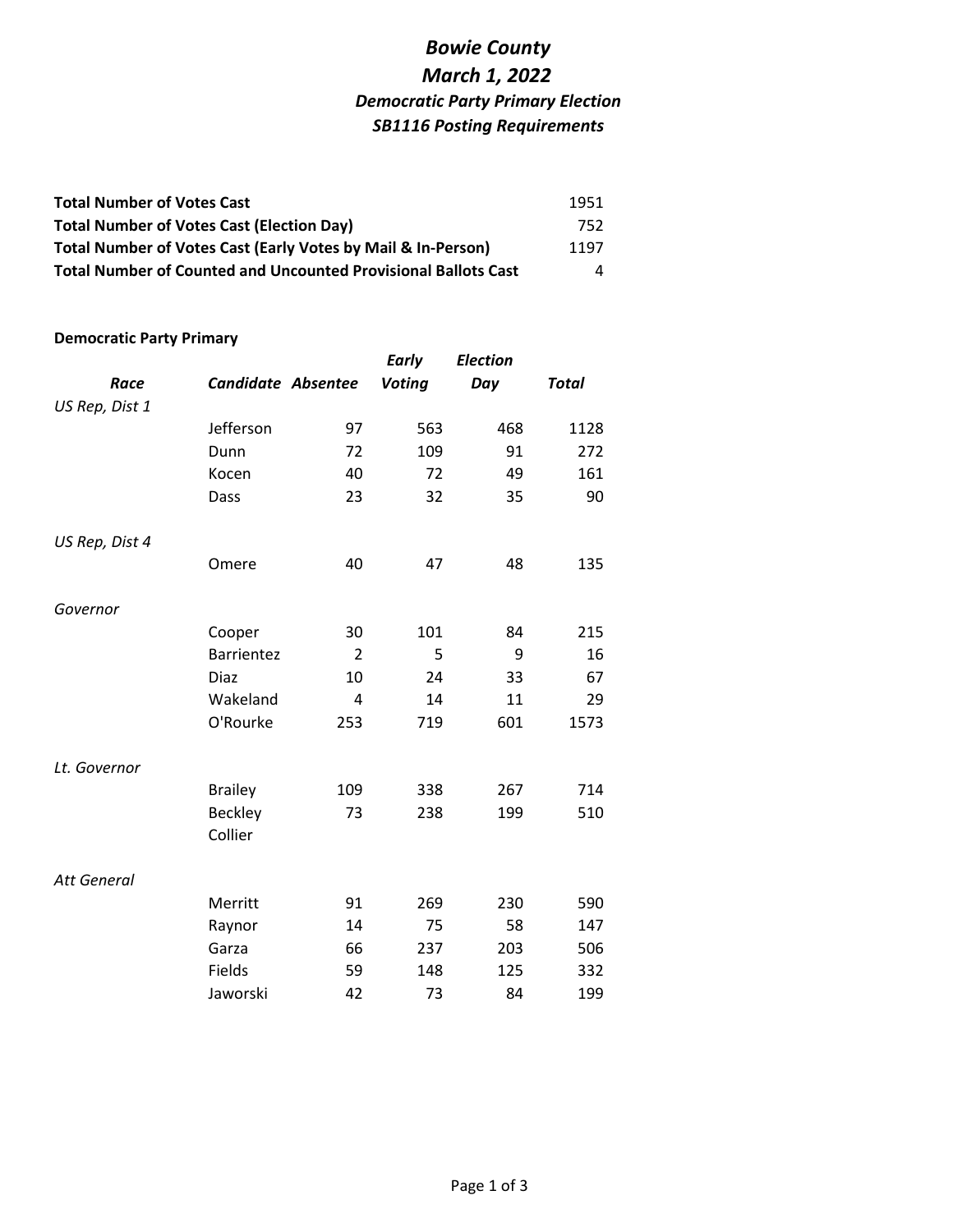|                                                   |                           |     | <b>Early</b>  | <b>Election</b> |              |
|---------------------------------------------------|---------------------------|-----|---------------|-----------------|--------------|
| Race                                              | <b>Candidate Absentee</b> |     | <b>Voting</b> | Day             | <b>Total</b> |
| Comptroller of<br><b>Public Accts</b>             |                           |     |               |                 |              |
|                                                   | Vega                      | 80  | 282           | 245             | 607          |
|                                                   | Mahoney                   | 68  | 216           | 181             | 465          |
|                                                   | Dudding                   | 117 | 279           | 245             | 641          |
| Commissioner of the<br><b>General Land Office</b> |                           |     |               |                 |              |
|                                                   | Martinez                  | 62  | 285           | 257             | 604          |
|                                                   | Suh                       | 48  | 141           | 125             | 314          |
|                                                   | Lange                     | 83  | 256           | 191             | 530          |
|                                                   | Kleberg                   | 74  | 92            | 102             | 268          |
| Commissioner of<br>Agriculture                    |                           |     |               |                 |              |
|                                                   | Hays                      | 198 | 652           | 569             | 1419         |
|                                                   | Ireson                    | 66  | 116           | 106             | 288          |
| Railroad<br>Commissioner                          |                           |     |               |                 |              |
|                                                   | Warford                   | 246 | 689           | 600             | 1535         |
| Justice, Supreme Ct,<br>Place 3                   |                           |     |               |                 |              |
|                                                   | Nowell                    | 236 | 676           | 593             | 1505         |
| Justice, Supreme Ct,<br>Place 5                   |                           |     |               |                 |              |
|                                                   | Reichek                   | 238 | 692           | 597             | 1527         |
| Justice, Supreme Ct,<br>Place 9                   |                           |     |               |                 |              |
|                                                   | Maldonadc                 | 233 | 692           | 597             | 1522         |
| Judge, Ct of Criminal<br>Appeals, Place 5         |                           |     |               |                 |              |
|                                                   | Huffman                   | 237 | 694           | 597             | 1528         |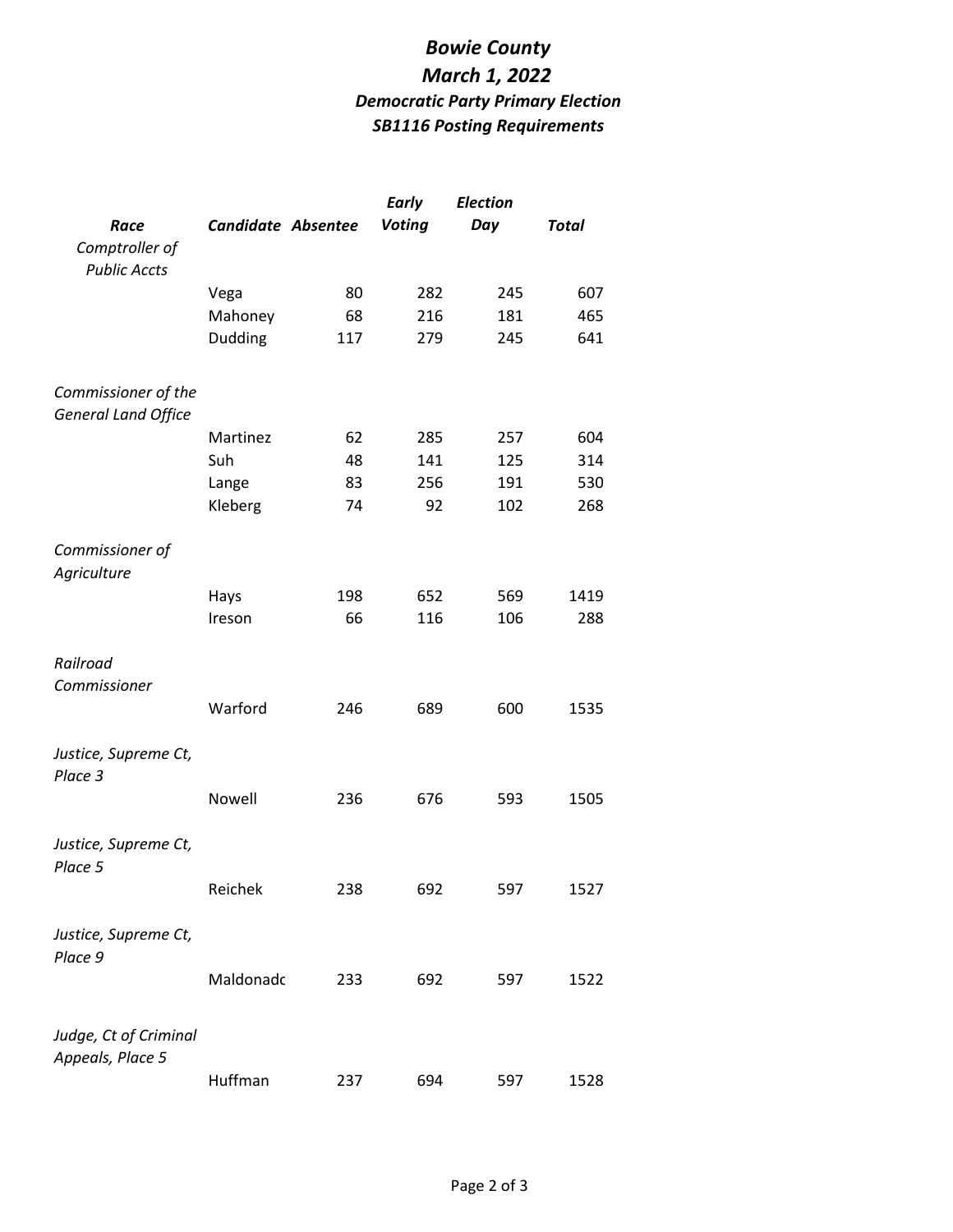| Race                                                   | Candidate Absentee |     | <b>Early</b><br><b>Voting</b> | <b>Election</b><br>Day | Total |
|--------------------------------------------------------|--------------------|-----|-------------------------------|------------------------|-------|
| Judge, Ct of Criminal<br>Appeals, Place 6              | Johnson            | 236 | 692                           | 594                    | 1522  |
| Member, State<br><b>Board of Education,</b><br>Dist 12 |                    |     |                               |                        |       |
|                                                        | Velasco            | 157 | 435                           | 394                    | 986   |
|                                                        | Cornwallis         | 97  | 306                           | 258                    | 661   |
| <b>County Chair</b>                                    |                    |     |                               |                        |       |
|                                                        | Robertson          | 236 | 723                           | 607                    | 1566  |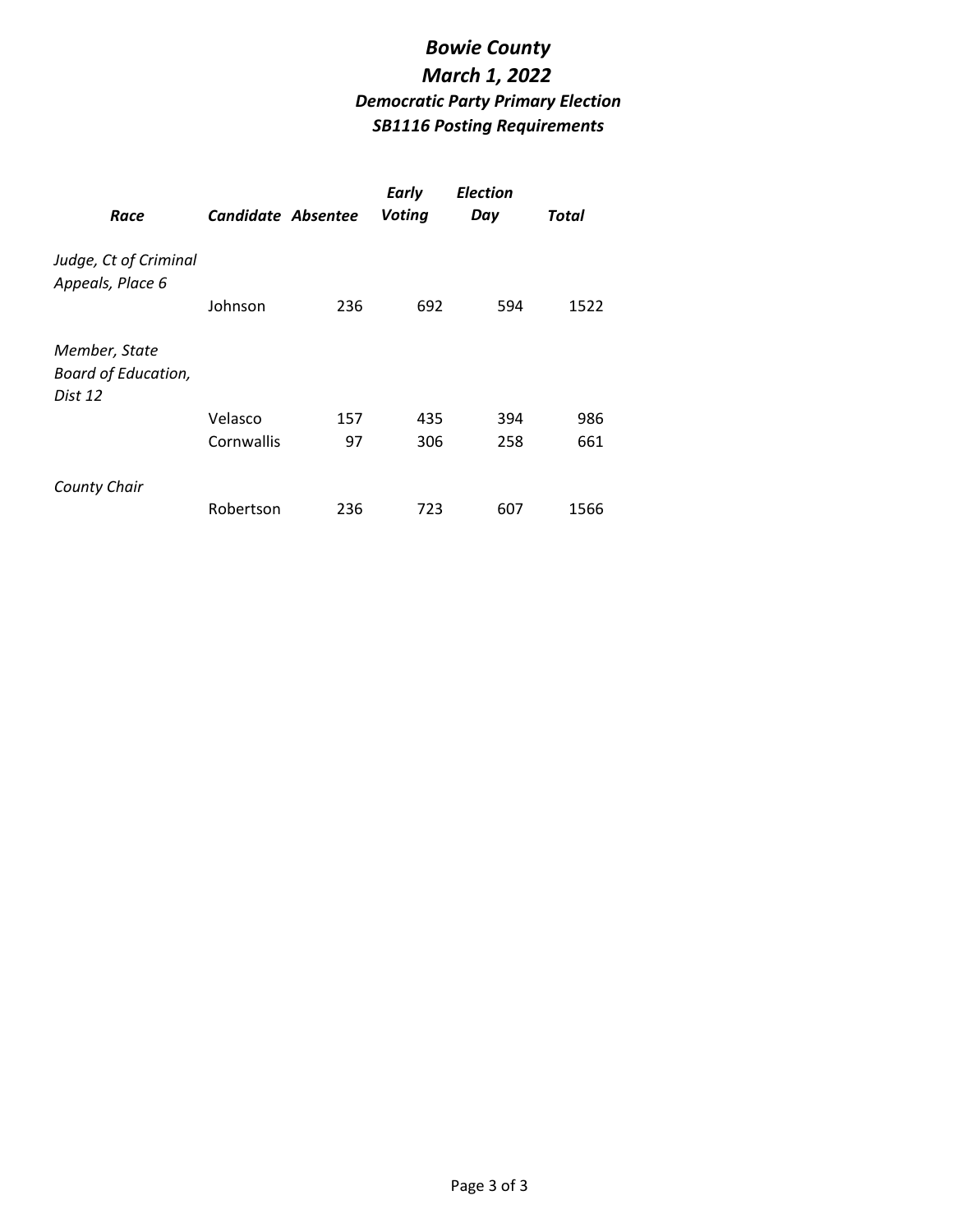| <b>Total Number of Votes Cast</b>                                     | 8357 |
|-----------------------------------------------------------------------|------|
| <b>Total Number of Votes Cast (Election Day)</b>                      | 5031 |
| Total Number of Votes Cast (Early Votes by Mail & In-Person)          | 3326 |
| <b>Total Number of Counted and Uncounted Provisional Ballots Cast</b> |      |

#### **Republican Party Primary**

|               |                  |                 | <b>Early</b>   | <b>Election</b> |              |
|---------------|------------------|-----------------|----------------|-----------------|--------------|
| Race          | <b>Candidate</b> | <b>Absentee</b> | <b>Voting</b>  | Day             | <b>Total</b> |
| US Rep Dist 1 |                  |                 |                |                 |              |
|               | Atholi           | 16              | 159            | 292             | 467          |
|               | Moran            | 143             | 1070           | 1682            | 2895         |
|               | McDaniel         | 74              | 731            | 1256            | 2061         |
|               | Porro            | $\overline{7}$  | 86             | 209             | 302          |
| US Rep Dist 4 |                  |                 |                |                 |              |
|               | Fallon           | 40              | 323            | 465             | 828          |
|               | Harper           | $\overline{4}$  | 50             | 70              | 124          |
|               | Thomas           | 3               | 52             | 117             | 172          |
| Governor      |                  |                 |                |                 |              |
|               | Harrison         | $\mathbf{1}$    | 11             | 25              | 37           |
|               | Horn             | 3               | 16             | 25              | 44           |
|               | West             | 19              | 311            | 687             | 1017         |
|               | Abbott           | 297             | 2244           | 3559            | 6100         |
|               | <b>Huffines</b>  | 32              | 170            | 349             | 551          |
|               | Prather          | 3               | 85             | 223             | 311          |
|               | <b>Belew</b>     | $\mathbf{1}$    | $\overline{7}$ | 9               | 17           |
|               | Perry            | 5               | 73             | 98              | 176          |
| Lt Governor   |                  |                 |                |                 |              |
|               | Patrick          | 276             | 2126           | 3385            | 5787         |
|               | Miller           | 17              | 191            | 147             | 355          |
|               | Vance            | 5               | 79             | 140             | 224          |
|               | Sorrells         | 6               | 92             | 221             | 319          |
|               | <b>Bullis</b>    | $\overline{2}$  | 45             | 66              | 113          |
|               | <b>Bradford</b>  | 18              | 151            | 243             | 412          |
| Attorney Gen  |                  |                 |                |                 |              |
|               | Gohmert          | 80              | 717            | 1379            | 2176         |
|               | Paxton           | 141             | 1228           | 2011            | 3380         |
|               | Guzman           | 53              | 324            | 375             | 752          |
|               | <b>Bush</b>      | 74              | 513            | 948             | 1535         |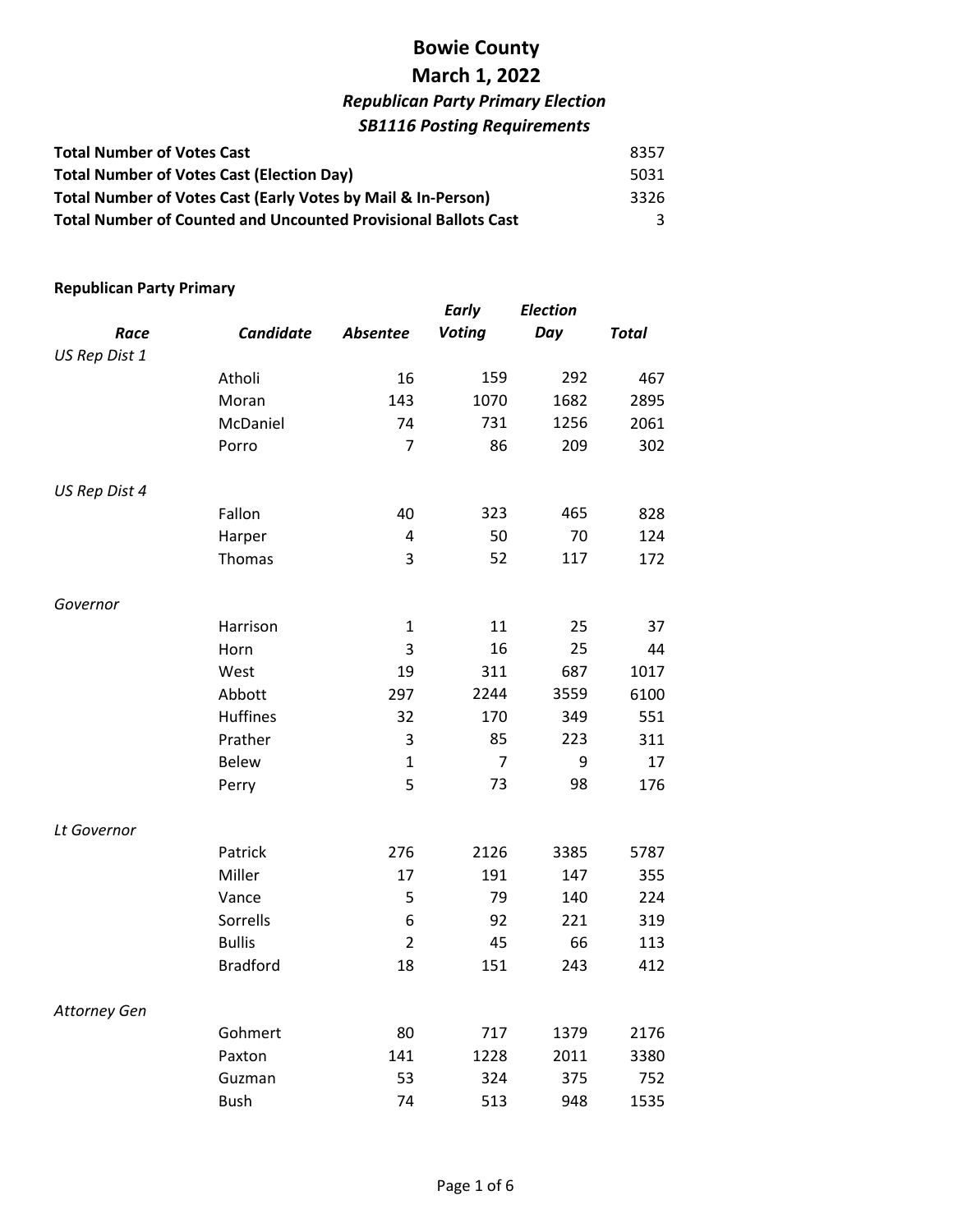|                                                   |                  |              | <b>Early</b>  | <b>Election</b> |              |
|---------------------------------------------------|------------------|--------------|---------------|-----------------|--------------|
| Race                                              | <b>Candidate</b> | Absentee     | <b>Voting</b> | Day             | <b>Total</b> |
| Comptroller of Public<br><b>Accounts</b>          |                  |              |               |                 |              |
|                                                   | Hegar            | 227          | 1845          | 3075            | 5147         |
|                                                   | Goloby           | 33           | 352           | 675             | 1060         |
| Commissioner of the<br><b>General Land Office</b> |                  |              |               |                 |              |
|                                                   | Avila            | 43           | 233           | 404             | 680          |
|                                                   | Buckingham       | 104          | 809           | 1326            | 2239         |
|                                                   | Martinez         | 10           | 100           | 173             | 283          |
|                                                   | Minton           | 50           | 473           | 815             | 1338         |
|                                                   | Spiers           | 23           | 201           | 389             | 613          |
|                                                   | Westley          | 15           | 238           | 392             | 645          |
|                                                   | Armenta          | 3            | 34            | 51              | 88           |
|                                                   | Lopez            | $\mathbf{1}$ | 71            | 95              | 167          |
| Commissioner of<br>Agriculture                    |                  |              |               |                 |              |
|                                                   | Counsil          | 22           | 229           | 353             | 604          |
|                                                   | Miller           | 164          | 1411          | 2475            | 4050         |
|                                                   | White            | 78           | 646           | 1056            | 1780         |
| Railroad<br>Commissioner                          |                  |              |               |                 |              |
|                                                   | Christian        | 160          | 1127          | 1898            | 3185         |
|                                                   | Slocum Jr        | 17           | 281           | 490             | 788          |
|                                                   | Tipton           | 29           | 272           | 418             | 719          |
|                                                   | <b>Summers</b>   | 29           | 245           | 505             | 779          |
|                                                   | Stogner          | 19           | 288           | 398             | 705          |
| Justice, Supreme<br>Court, Place 3                |                  |              |               |                 |              |
|                                                   | Lehrmann         | 257          | 2008          | 3421            | 5686         |
| Justice, Supreme<br>Court, Place 5                |                  |              |               |                 |              |
|                                                   | Huddle           | 262          | 2019          | 3480            | 5761         |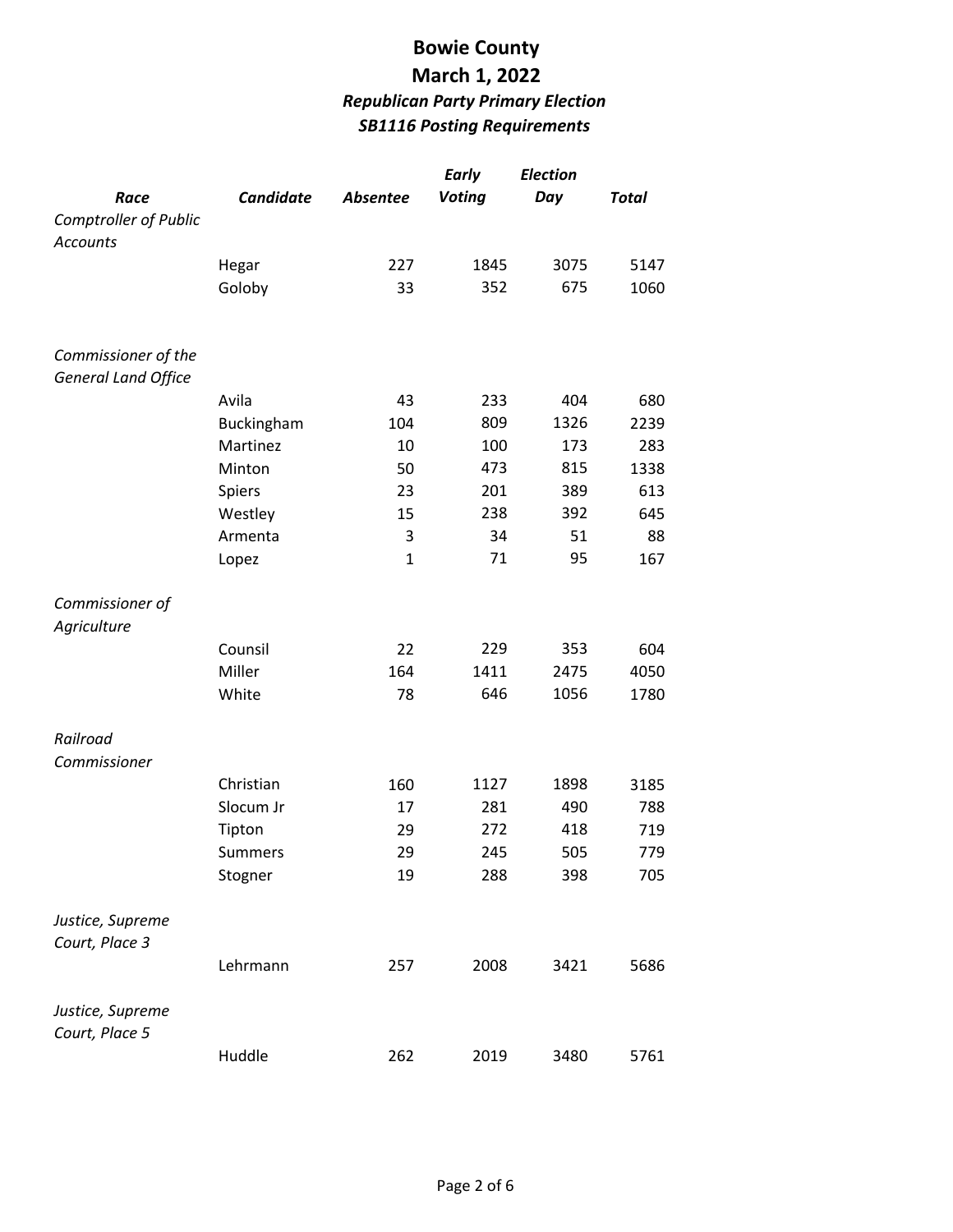|                        |             |                 | <b>Early</b>  | <b>Election</b> |              |
|------------------------|-------------|-----------------|---------------|-----------------|--------------|
| Race                   | Candidate   | <b>Absentee</b> | <b>Voting</b> | Day             | <b>Total</b> |
| Justice, Supreme       |             |                 |               |                 |              |
| Court, Place 9         |             |                 |               |                 |              |
|                        | Young       | 174             | 1444          | 2421            | 4039         |
|                        | Schenck     | 64              | 655           | 1122            | 1841         |
|                        |             |                 |               |                 |              |
| Judge, Court of        |             |                 |               |                 |              |
| Criminal Appeals,      |             |                 |               |                 |              |
| Place 2                |             |                 |               |                 |              |
|                        | Keel        | 263             | 1926          | 3376            | 5565         |
|                        |             |                 |               |                 |              |
| Judge, Court of        |             |                 |               |                 |              |
| Criminal Appeals,      |             |                 |               |                 |              |
| Place 5                |             |                 |               |                 |              |
|                        | Morgan      | 116             | 922           | 1709            | 2747         |
|                        | Walker      | 126             | 1140          | 1827            | 3093         |
|                        |             |                 |               |                 |              |
| Judge, Court of        |             |                 |               |                 |              |
| Ciminal Appeals,       |             |                 |               |                 |              |
| Place 6                |             |                 |               |                 |              |
|                        | McClure III | 265             | 1993          | 3413            | 5671         |
|                        |             |                 |               |                 |              |
| Member, State Board    |             |                 |               |                 |              |
| of Education, District |             |                 |               |                 |              |
| 12                     |             |                 |               |                 |              |
|                        | Little      | 267             | 2009          | 3394            | 5670         |
|                        |             |                 |               |                 |              |
|                        |             |                 |               |                 |              |
| State Senator, Dist 1  |             |                 |               |                 |              |
|                        | Hughes      | 282             | 2124          | 3510            | 5916         |
|                        |             |                 |               |                 |              |
| State Rep, Dist 1      |             |                 |               |                 |              |
|                        | Lavender    | 107             | 902           | 1616            | 2625         |
|                        | Null        | 8               | 96            | 195             | 299          |
|                        | VanDeaver   | 234             | 1827          | 2937            | 4998         |
|                        |             |                 |               |                 |              |
|                        |             |                 |               |                 |              |
| Chief Justice, 6th     |             |                 |               |                 |              |
| Court of Appeals Dist  |             |                 |               |                 |              |
|                        | Stevens     | 264             | 2013          | 3388            | 5665         |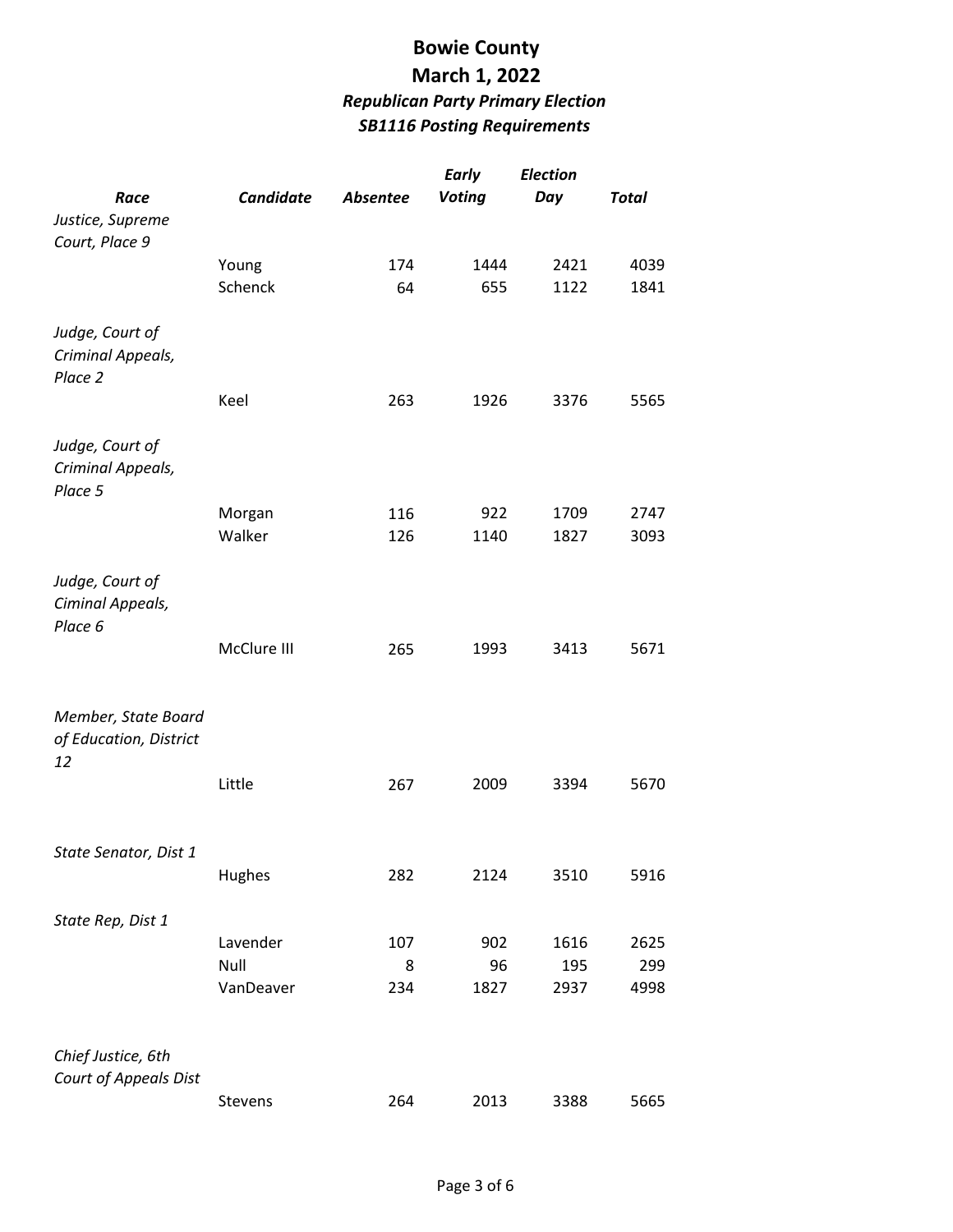| Race                                                 | <b>Candidate</b> | Absentee | <b>Early</b><br><b>Voting</b> | <b>Election</b><br>Day | <b>Total</b> |
|------------------------------------------------------|------------------|----------|-------------------------------|------------------------|--------------|
| Dist Judge, 102nd<br><b>Judicial Dist</b>            | Addison          | 290      | 2236                          | 3625                   | 6151         |
| <b>Criminal Dist Attorney</b><br><b>Bowie County</b> | Rochelle         | 294      | 2306                          | 3762                   | 6362         |
| County Judge                                         | Howell           | 295      | 2223                          | 3674                   | 6192         |
| County Cout at Law                                   | Henry            | 290      | 2204                          | 3680                   | 6174         |
| <b>District Clerk</b>                                | Caraway          | 285      | 2143                          | 3653                   | 6081         |
| <b>County Clerk</b>                                  | Petty            | 287      | 2218                          | 3764                   | 6269         |
| <b>County Treasurer</b>                              | <b>Burns</b>     | 287      | 2183                          | 3702                   | 6172         |
| County Commissioner,<br>Pct 2                        | Whitten          | 112      | 891                           | 1128                   | 2131         |
| County Commissioner,<br>Pct 4                        | Carter           | 62       | 571                           | 1279                   | 1912         |
| Justice of the Peace,<br>Pct 1, Place 2              | Fore             | 204      | 1508                          | 2425                   | 4137         |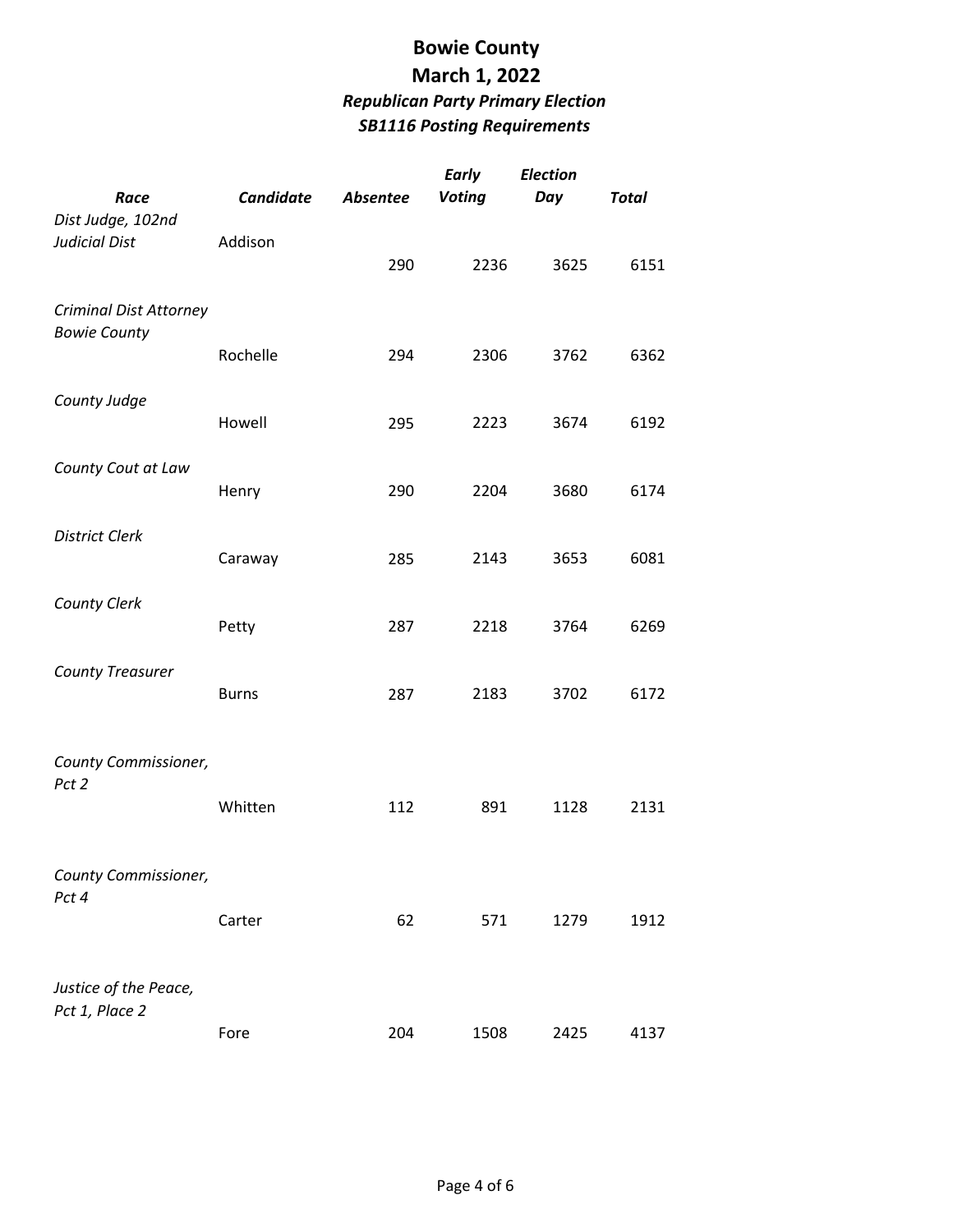# **Bowie County**

## **March 1, 2022** *Republican Party Primary Election*

#### *SB1116 Posting Requirements*

|                                |           |                 | <b>Early</b>  | <b>Election</b> |              |
|--------------------------------|-----------|-----------------|---------------|-----------------|--------------|
| Race                           | Candidate | Absentee        | <b>Voting</b> | Day             | <b>Total</b> |
| Justice of the Peace,<br>Pct 2 |           |                 |               |                 |              |
|                                | Hawkins   | 37              | 407           | 428             | 872          |
|                                |           |                 |               |                 |              |
| Justice of the Peace,<br>Pct 3 | Rankin    | 18              | 147           | 305             | 470          |
|                                |           |                 |               |                 |              |
| Justice of the Peace,<br>Pct 4 |           |                 |               |                 |              |
|                                | Hankins   | 13              | 67            | 257             | 337          |
| Justice of the Peace,          |           |                 |               |                 |              |
| Pct 5                          |           |                 |               |                 |              |
|                                | Spellings | 6               | 77            | 335             | 418          |
|                                |           |                 |               |                 |              |
| <b>County Chair</b>            |           |                 |               |                 |              |
|                                | Singleton | 276             | 2101          | 3549            | 5926         |
|                                |           |                 | Early         | <b>Election</b> |              |
| <b>Propositions</b>            | Yes/No    | <b>Absentee</b> | <b>Voting</b> | Day             | <b>Total</b> |
|                                |           |                 |               |                 |              |
|                                |           |                 |               |                 |              |
| Proposition 1                  |           |                 |               |                 |              |
|                                | Yes       | 336             | 2709          | 4653            | 7698         |
|                                | No        | 17              | 136           | 179             | 332          |
| Proposition 2                  |           |                 |               |                 |              |
|                                | Yes       | 215             | 2165          | 3798            | 6178         |
|                                | No        | 112             | 607           | 865             | 1584         |
| Proposition 3                  |           |                 |               |                 |              |
|                                | Yes       | 286             | 2550          | 4470            | 7306         |
|                                | No        | 61              | 306           | 386             | 753          |
| Proposition 4                  |           |                 |               |                 |              |
|                                | Yes       | 337             | 2679          | 4616            | 7632         |
|                                | No        | 15              | 161           | 233             | 409          |
| Proposition 5                  |           |                 |               |                 |              |
|                                | Yes<br>No | 311<br>28       | 2565<br>253   | 4397<br>385     | 7273<br>666  |